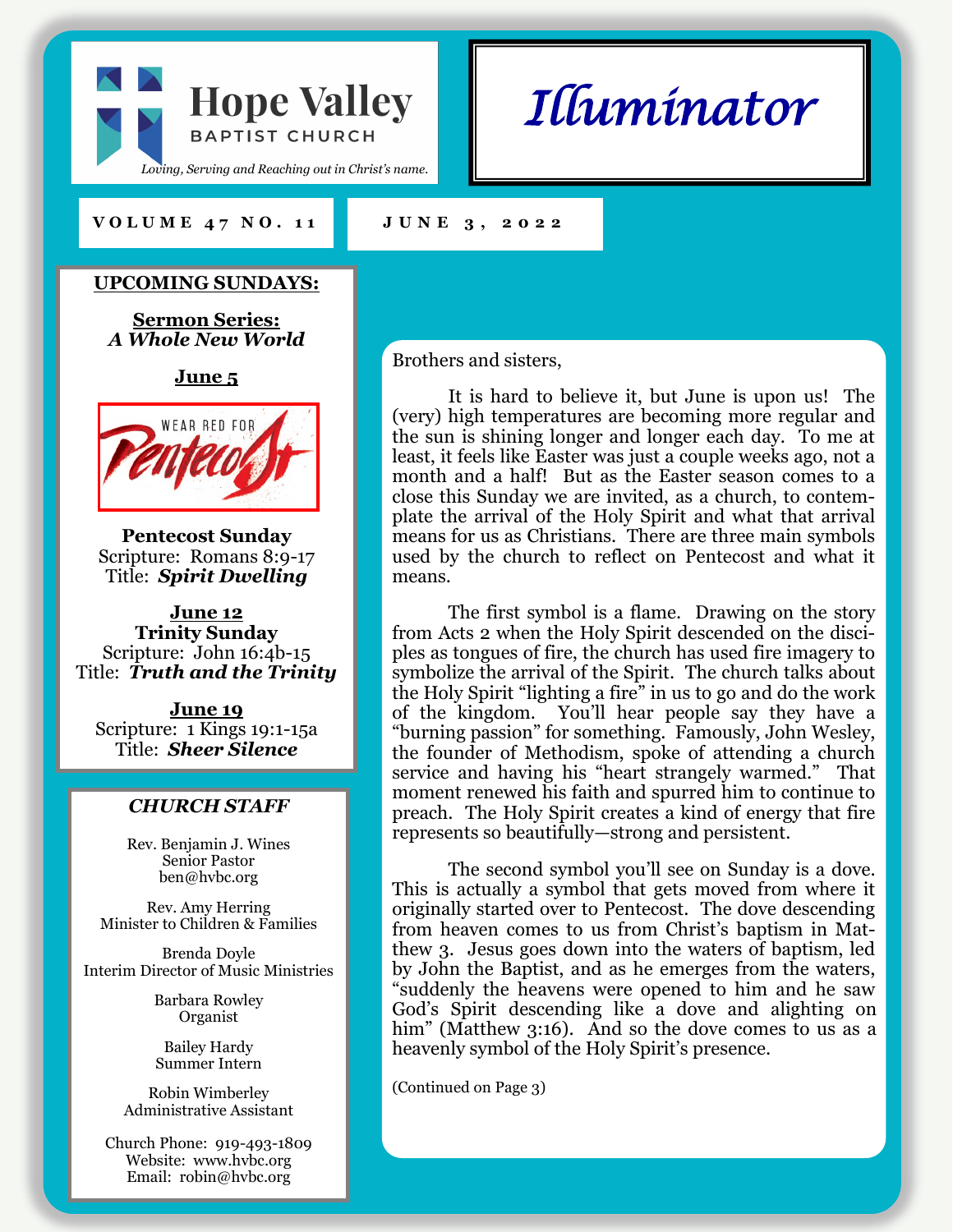#### *PRAYER CONCERNS (***new additions/updates in bold) Sympathy is extended to Phil Woodell & family in the death of his nephew, Tony Woodell.**  COVID Pandemic Ukrainian situation **Church family with Health Concerns:** Wendy Ash - recovery from surgeries Irene Barnes - heart issues Karen Bolton - recovery from surgery **Linda Brown - upcoming hip surgery** Joan Burke **Rachel Dossett - hurt back** LaVerne Ellis - health issues Heidi Hall - spinal muscular atrophy (daughter of Sandra & Rick Hall) Woody Harton Julie Hayes - blood pressure issues Kaye Jenkins - recovery from knee surgery Rick Lynch - recovery from surgery Jan Mangum - seeking employment Linda Marshall Nancy Michal - health concerns Brenda Morton - recovery from fall **Keith Packer - recovery from surgery, mild heart attack & COVID** Frank Pokorny - recovery from surgeries Carol Rigsbee Barbara Sanders - family members Faye Shelton - blood cancer **Joe & Doris Story - house flooded** Jerry Tew - Parkinson's Carolyn Tippett - leukemia **Senior Living Centers:** Durham Regent: Marcella Jerdon Emerald Pond: Lee Schevill , Sam & Pat Beasley Universal Health Care: Marie Thompson **HVBC friends and family:** Kim Adams - back surgery (daughter of LaVerne Ellis) Candy Arnold - brain tumor, chemo (niece of Carol Atkins) Phil Atkins (friend of Carl & Carol Atkins) Britt Bentley - recovery from heart and kidney transplant (son of Susan Bentley) Rebecca Biddy - seizures (daughter-in-law of Peggy Biddy) Jimmy Bolick - stroke (uncle of Amy Herring) Hayley Brady - blood clots in lungs (sister of Ginger Rose) **Caitlin, Conrad, and Alice - COVID (friends of Helen Bowen)** Ray Clayton - at memory care facility (brother of Linda Kyles) Joan Cozart - brain tumor (friend of Joan Burke) Betty Ann Dickerson - feet & leg problems (friend of Carol Atkins) JaQuavion Ervin - young boy in foster care with no family (from Scott Rose) Amy Eubanks - back problems (former member) Grayson Evans - health issues (grandson of Gail Templeton) Paul Fain - stomach cancer (friend of Steve & Karen Bolton) Greg - blood clots (son-in-law of Linda Marshall) Phyllis Griffitts - lupus (sister-in-law of Terry & Betty Griffitts) Jackie Harris - dementia (aunt of Julie Stoops, sister of Tommie Calhoun) Ann Hayes - cancer treatments, in hospital (sister of Julie Hayes) David Hayes - pacemaker (brother of Julie Hayes) Alphus & Sherri Herndon - he has cancer & she has Alzheimer's (cousin of Brenda Morton & Irene Barnes) **Wanda Herring - in hospital (mother of Jonathan Herring** Pastor Koteswarao & Chowtu Palem Church (our partner church in India

#### *PRAYER CONCERNS (continued)* Jerry (friend of Susan Bentley) Dana Kelly - heart issues (father of Don Kelly) Barbara Layne - diabetic, leg surgeries & rehab (extended family of the Dossetts) Paul Lemay - cancer (uncle of Kevin Simone) Lindsey - anorexia (friend of Jonathan Herring) Bill & Nadine Loftis - he has cancer (friends of the Bowen's) **Barbara Lowe - leg amputation (mother of Rachel Dossett's brother-in-law)** Doris Lynch - health issues (stepmother of Rick Lynch) Junior Martin - cancer (friend of Joan Burke) Judah Mathis - kidney & bladder problems (great grandson of HVBC first pastor, Bill Pearson) Mark May - autoimmune disease (nephew of Linda Kyles) Charlotte Mears - unknown internal bleeding (friend of the Bushes) Lauren Minotti - recovery from surgery (granddaughter of Barbara Sanders) **Polly Mitchell - recovery from fall (aunt of Jennifer Bowen) Neighbors of Susan Bentley - COVID** Eddie Netzlof - cancer (friend of Scott Rose) Juliet Atieno Otieno - 15-year-old with Lupus (friend of Scott Rose) Stella Perrin - working in Moldova John Pierce (grandson of Carl & Carol Atkins) Sheri Rasberry - cancer (sister-in-law of Michelle Hunt) Weston Rasberry - health issues (nephew of Michelle Hunt) Payton & Brittany Rigsbee - both have health concerns (granddaughters of Carol Rigsbee) Ashley Robbins - cancer (granddaughter of Brenda Morton) Bill Roberson (friend of Scott Rose) Joe Rollins - recovery from fall (cousin of Carol Atkins) Robbie Sanders - kidney stones (son of Barbara Sanders) **Patrick & Kathy Schermerhorn - difficult month (son & daughter-in-law of Linda Ward)** Andy Sikes - health issues (grandson of Dawn Sikes, former member) Susan Smileowicz - COVID & stroke (friend of Steve & Karen Bolton); daughter, Amy also has COVID Greg Smith - brain & lung cancer (extended family of the Dossetts) Vicki Smith - breast cancer (extended family of the Dossetts) Charlotte Soltes (mother of Jessie Lynch) **Stephen - very ill (friend of John & Mary Myers)** Karen Stewart - stem cell procedure (friend of Cindy Horton) Adam Stoops - Hodgkins Lymphoma (nephew of Dave Stoops) Irene Taylor (mother of Rachel Dossett) Matthew Taylor - salvation & direction (request by the Dossetts) Sonny Taylor - recovery from surgery (brother of Phyllis Edwards) Heath Tuttle - 13-year-old with cancer (friend of Linda Ward) **Elaine & Tom vanDalen - health concerns (sister & brother-in-law of Karen Bolton)** Jeff Webb - brain tumor (friend of Scott Rose) Tommy Wilson - heart issues (brother of Linda Ward) Yvonne - cancer (sister of Barbara Sanders' neighbor) **Military Service Personnel:** Amos (son of Hector Corchado) Chris Buchanan (nephew of Barbara Rowley) Clayton Davis (grandson of Linda Marshall) Travis Hayes (nephew of Ginger Hayes) Blake Smith (son-in-law of John & Mary Myers) **Around Our World:** Leena Lavanya - missionary with ServeTrust working in India;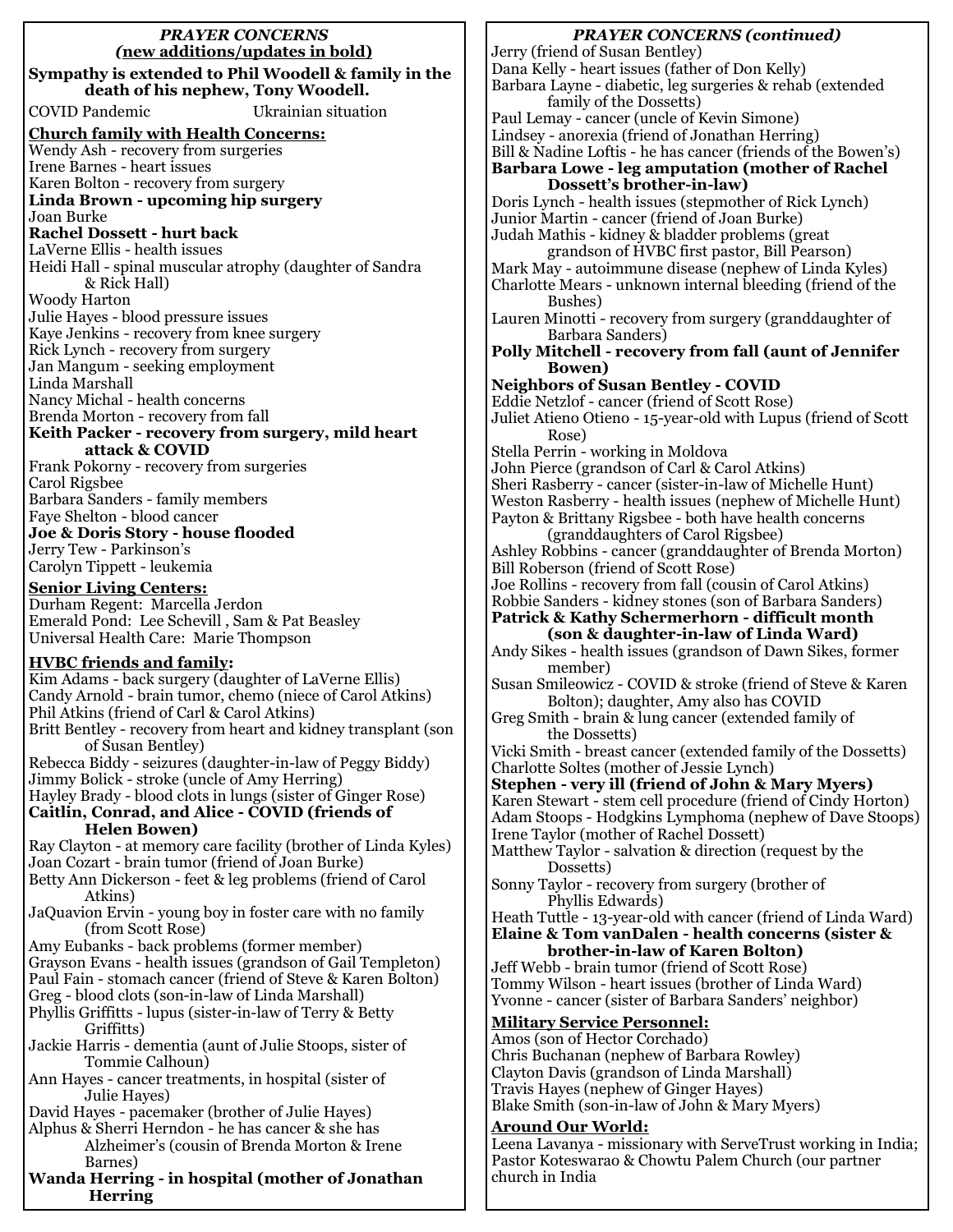Finally, you'll notice *a lot* of red in the sanctuary on Sunday. The paraments, the scarf on the cross, even Amy's and my stoles will all be red. On the surface, the red symbolism is pretty simple—it hearkens back to the tongues of fire. Heat and fire can be represented by the color red. But for a long time now, the color red, as a liturgical color, has symbolized a desire for justice. It has come to represent the arrival of God's Spirit, yes, but also a church that speaks up for those whose voices are ignored. I particularly like this symbol because I think it speaks to the main point of the Pentecost story. Yes, the Holy Spirit descends upon the disciples with power, in the form of flaming tongues. God's presence is reestablished with them, but the Spirit then *immediately* sends them out into the world to care for people. The Spirit *immediately* sends them out to continue Christ's ministry. It does not descend upon them for no reason! The Holy Spirit comes to guide them to the people who are hurting and give them power to help them.

As we come to Pentecost this year, seek the Spirit's presence in your own life. Who may the Spirit be calling you to? How might God be calling you to help those people? Jesus's ministry was centered around his conviction that every person was a child of God. How is the Spirit leading you to continue that ministry?

I look forward to seeing all of you on Sunday in your brightest red! Grace and peace, Pastor Ben



**June 12 8:30 am**

Rick Lynch will be cooking breakfast for everyone on June 12! Come and enjoy breakfast before the worship service where we will be celebrating our graduates.

**Please email or call Robin in the church office by Wednesday, June 8 if you will be attending or if you can help Rick with preparation.**

Thanks Rick!

## **Summer Intern**

Hi! My name is Bailey Hardy. I am so excited to be part of Hope Valley Baptist Church for the summer. Thank you for the warm welcome this past Sunday.

I am from Richmond, Virginia and am going into my third and final year of Divinity school at Duke this coming year. My plan is to pursue chaplaincy after graduation. I enjoy music, spending time at the beach, fishing, and really any activity that involves being outdoors.

As I am from Virginia you should know that I was raised a Virginia Tech Hokie fan however I got engaged this past May and my fiancée went to UVA. I am really looking forward to getting to know all of you in the coming months.



## **Sunday, June 12, 2022**

On Sunday, June 12 we will include a special time to recognize, honor, and pray for our graduates. We encourage all graduates and their families to make plans to attend!

### **Congratulations to our Graduates:**

**Nikki Bush** - from high school

**Elizabeth Gardner**—from Western Carolina

**Elizabeth Herring**—from GRACE Christian School—will be attending Meredith College

**Genevieve Mua**—received nursing degree

**Courtney Packer**—received masters egree in forensic science

**Bradford Rose**—from Research Triangle High School

**Savanna Sanders**—from high school (granddaughter of Barbara Sanders)

**Emma Stoops** — from Meredith College with BS in Interior Design.

**Sean Timmons**—received Master of Divinity from Duke University.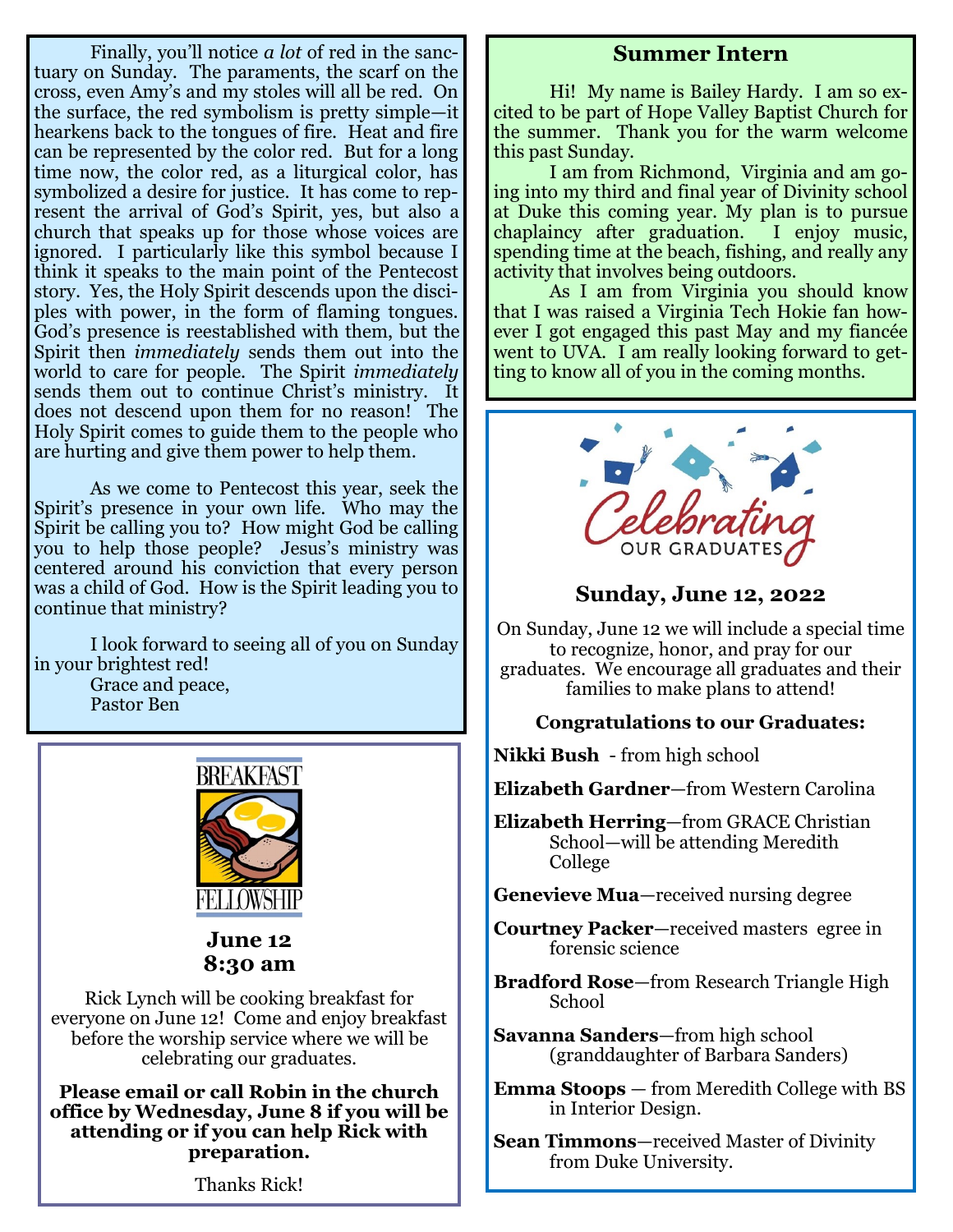

What's ahead for the HVBC book club:

June 30—The Lion, the Witch, and the Wardrobe by C.S. Lewis

This discussion will focus on Lewis's use of religious symbolism and will be led by Pastor Ben Wines. You can also read the next book in the series, Prince Caspian.

## **Coming soon**

Hidden Figures, Margo Lee Shetterly Bootlegger's Daughter, Margaret Maron

HVBC Reads meets via Zoom at 7 PM on the last Thursday night each month. Contact Rhonda Welfare [rwelfare411@gmail.com](mailto:rwelfare411@gmail.com) to be added to the Zoom contact list.



**This Sunday, June 5**



Hope Valley Baptist Church seeks a 15 hr/wk Director of Music Ministry to provide leadership in a comprehensive music program and assist the Senior Pastor in planning and leading worship. Salary is commensurate with skills and experience.

The Director of Music Ministry should demonstrate strong Christian faith and a willingness to support the goals and beliefs of the church, have experience directing vocal and instrumental ensembles, be familiar with different types of music used in a church setting, and have strong planning and organizational skills.

View the job announcement at: [https://www.hvbc.org/work](https://nam02.safelinks.protection.outlook.com/?url=https%3A%2F%2Fwww.hvbc.org%2Fwork-for-hvbc%2F&data=05%7C01%7Crobin%40hvbc.org%7C714d53ac57fe46a8fb0e08da2df20723%7C19334143b857471a909f515a9e93cce3%7C0%7C0%7C637872814789859808%7CUnknown%7CTWFpbGZsb3d8eyJWIj)-for-hvbc/

To apply, send a cover letter, a resume or vitae, and a list of at least three people we can contact to learn more about your qualifications for this position to Robin Wimberley, HVBC, 6900 Garrett Rd, Durham NC 27707.

# *DEACONS OF THE WEEK*

6/5—Toby Bowen & Johnny Bush 6/12—Mike Bunch & Brenda Doyle 6/19—Mike Dossett & Linda Hall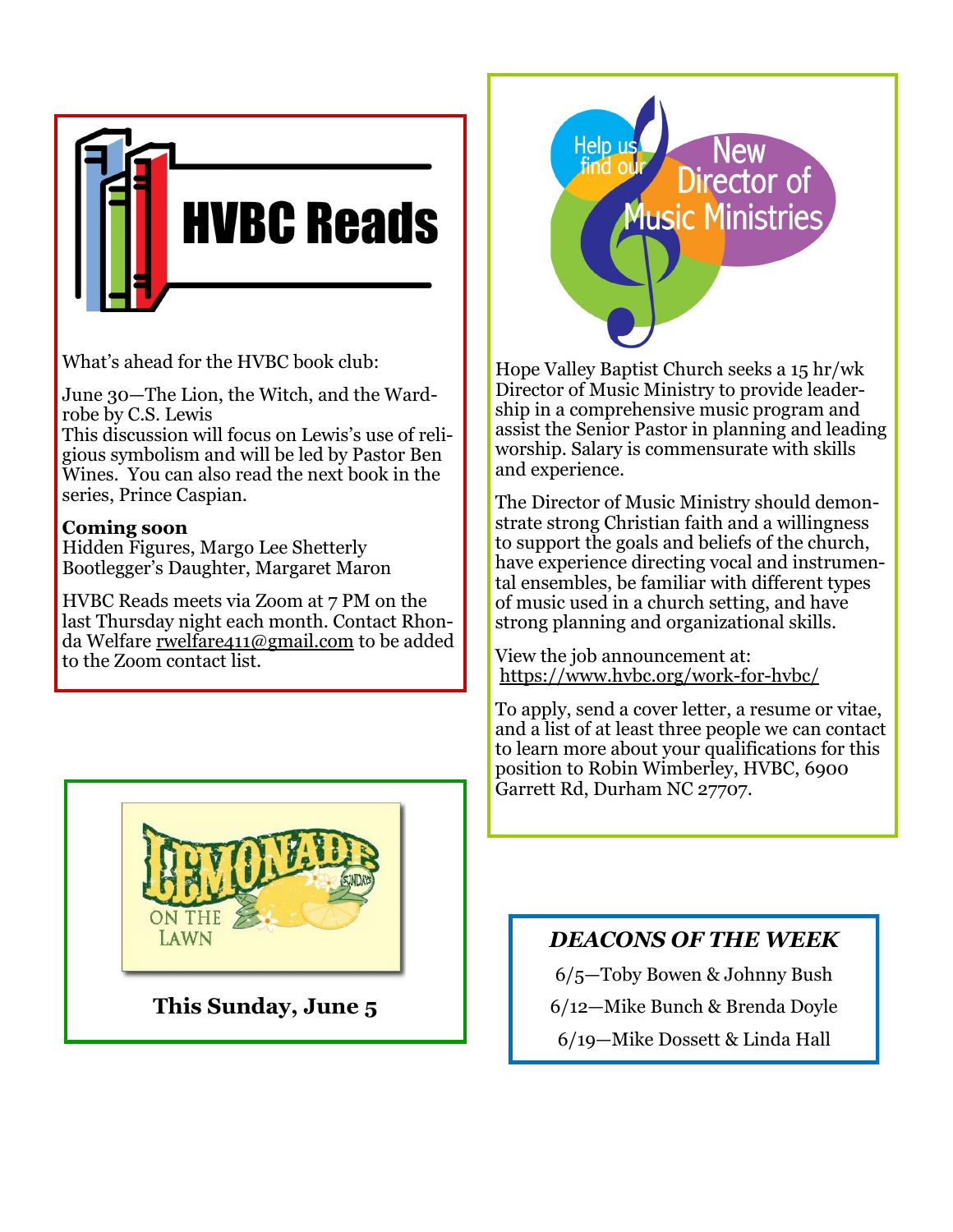

All church members who are currently serving in a ministry or mission team should now have received an email from the Nominating Team regarding serving next year. (If your email did not arrive, please contact Jennifer Bowen at Jennifer.pt.bowen@gmail.com. As people consider how to serve in the next year, we would like to mention some areas where we know there will be needs in the following areas: Greeters, Youth Sunday School, Family Ministries, Youth Team, Sound Team, Song Leaders and Pianist for Carolina Reserve, and the Nominating Team. HOWEVER, if there is somewhere you feel led to serve (or are just curious about), we can use your gifts. Please contact a member of the Nominating Team with any questions you have about what any of the teams do or how to get involved.

Thank you for all you do for our church,

The Nominating Team

Jennifer Bowen, Johnny Bush, Rachel Dossett, and Linda Ward